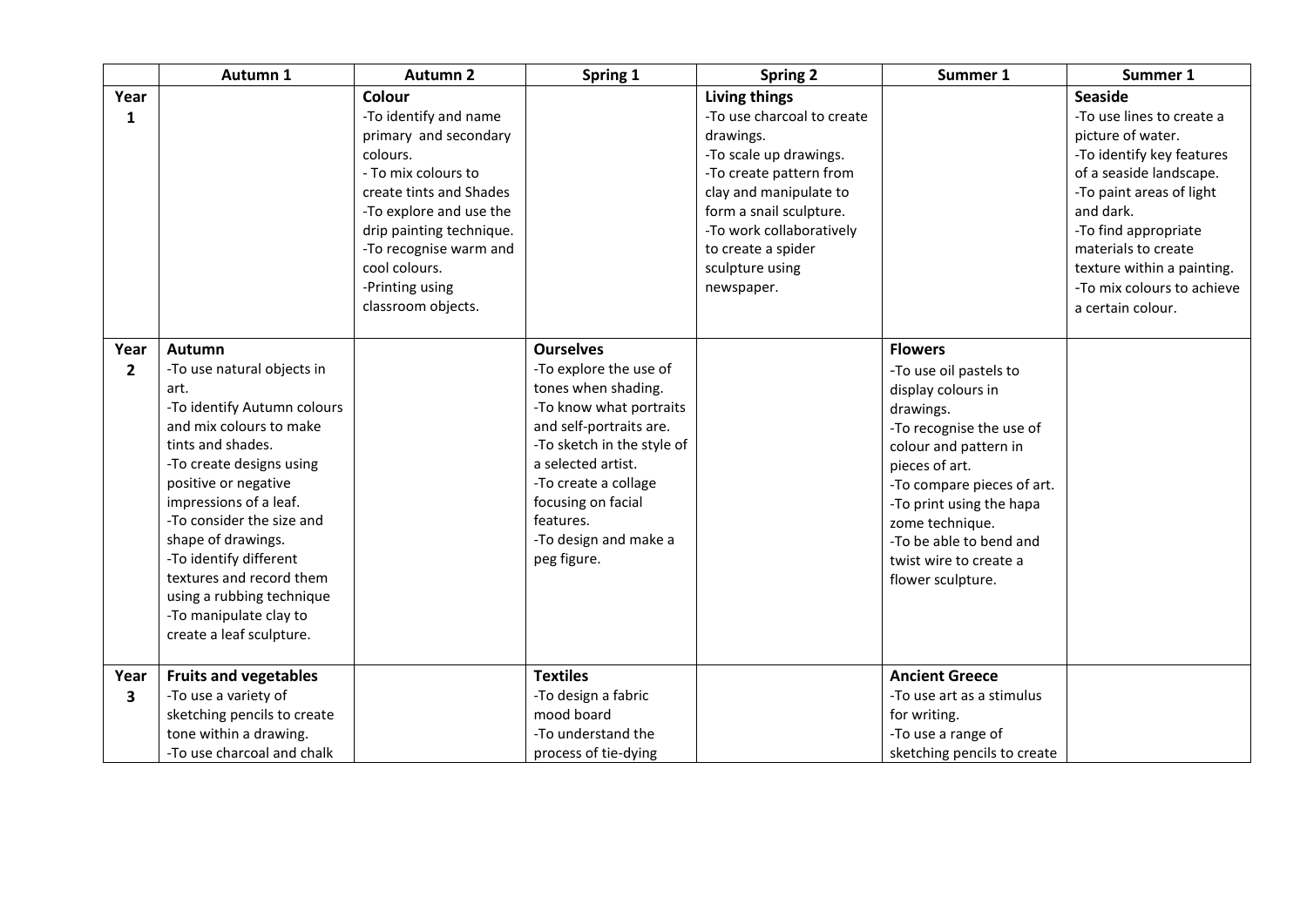|           | to show the light and dark<br>parts of a still life object.<br>-To use line to create<br>texture in drawings.<br>-To explore abstract art<br>through photography.<br>-To create a collage of<br>contrasting images of fruits<br>and vegetables.<br>-To develop brush stroke<br>when painting. |                                                                                                                                                                                                                                                                                                                                                                                                          | -To weave using a range<br>of materials.<br>-To sew a design onto a<br>fabric.<br>-To sew a running stitch.<br>-To explore repeated<br>patterns.<br>-To create a pattern<br>using block printing. |                                                                                                                                                                                                                                                                                     | tone.<br>-To use charcoal and chalk<br>to create an architectural<br>drawing of a Greek pillar.<br>-To compare the work of<br>different potters.<br>-To design and make a coil<br>pot.<br>-To add fine detail to a<br>sculpture. |                                                                                                                                                                                                                                                                                                                                                                                                               |
|-----------|-----------------------------------------------------------------------------------------------------------------------------------------------------------------------------------------------------------------------------------------------------------------------------------------------|----------------------------------------------------------------------------------------------------------------------------------------------------------------------------------------------------------------------------------------------------------------------------------------------------------------------------------------------------------------------------------------------------------|---------------------------------------------------------------------------------------------------------------------------------------------------------------------------------------------------|-------------------------------------------------------------------------------------------------------------------------------------------------------------------------------------------------------------------------------------------------------------------------------------|----------------------------------------------------------------------------------------------------------------------------------------------------------------------------------------------------------------------------------|---------------------------------------------------------------------------------------------------------------------------------------------------------------------------------------------------------------------------------------------------------------------------------------------------------------------------------------------------------------------------------------------------------------|
| Year<br>4 |                                                                                                                                                                                                                                                                                               | <b>Stone age</b><br>-To scale up drawings in<br>a different medium.<br>-To gradually and gently<br>join two colours, tones<br>or images.<br>-To experiment with the<br>pigments in natural<br>products to make<br>different colours.<br>-To use tools and hands<br>to carve, model and<br>refine a soap sculpture.<br>-To use a variety of<br>materials to create<br>textures within a cave<br>painting. |                                                                                                                                                                                                   | <b>Portraits</b><br>-To recognise emotions<br>through art.<br>-To create tone through<br>shading.<br>-To use line to create<br>texture within a drawing.<br>-To draw detailed self-<br>portraits.<br>-To incorporate pattern to<br>give meaning within an<br>abstract piece of art. |                                                                                                                                                                                                                                  | <b>Recycled plastics</b><br>-To arrange and draw still<br>life images from<br>observation.<br>-To use light, medium and<br>dark tones to make<br>drawings look 3D.<br>-To weave using a range<br>of plastic materials.<br>-To collaboratively create<br>an abstract sculpture<br>using recycled plastics.<br>-To be aware of different<br>kinds of art, craft and<br>design.<br>-To design and make<br>masks. |
| Year<br>5 | <b>Architecture</b><br>-To draw buildings from<br>observation.<br>-To add colours and motifs<br>to a design to transform the<br>look of a building.<br>-To recognise architectural<br>styles such as perspective                                                                              |                                                                                                                                                                                                                                                                                                                                                                                                          | Wirework<br>-To create continuous<br>line drawings.<br>-To create portraits<br>through poetry.<br>-To manipulate wire to<br>form a portrait.<br>-To manipulate wire to                            |                                                                                                                                                                                                                                                                                     | <b>Animal Art</b><br>-To create structured<br>patterns using the<br>Zentangle style.<br>-To produce increasingly<br>accurate drawings.<br>-To consider the effect of<br>light on an object.                                      |                                                                                                                                                                                                                                                                                                                                                                                                               |